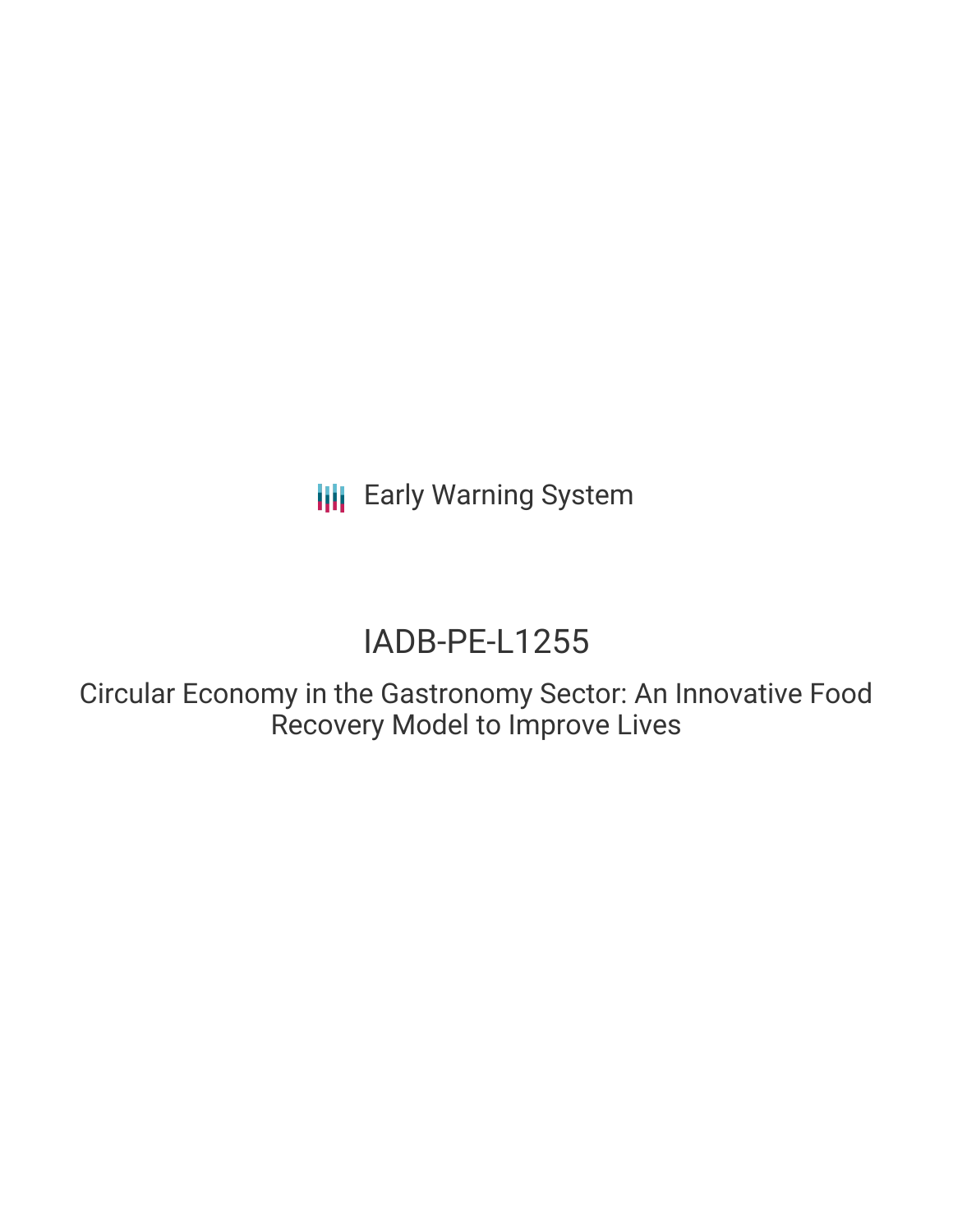

## **Quick Facts**

| <b>Countries</b>               | Peru                                   |
|--------------------------------|----------------------------------------|
| <b>Financial Institutions</b>  | Inter-American Development Bank (IADB) |
| <b>Status</b>                  | Approved                               |
| <b>Bank Risk Rating</b>        | C                                      |
| <b>Voting Date</b>             | 2020-07-30                             |
| <b>Borrower</b>                | Government of Peru                     |
| <b>Sectors</b>                 | Communications, Industry and Trade     |
| <b>Investment Type(s)</b>      | Loan                                   |
| <b>Investment Amount (USD)</b> | $$0.42$ million                        |
| <b>Project Cost (USD)</b>      | $$0.55$ million                        |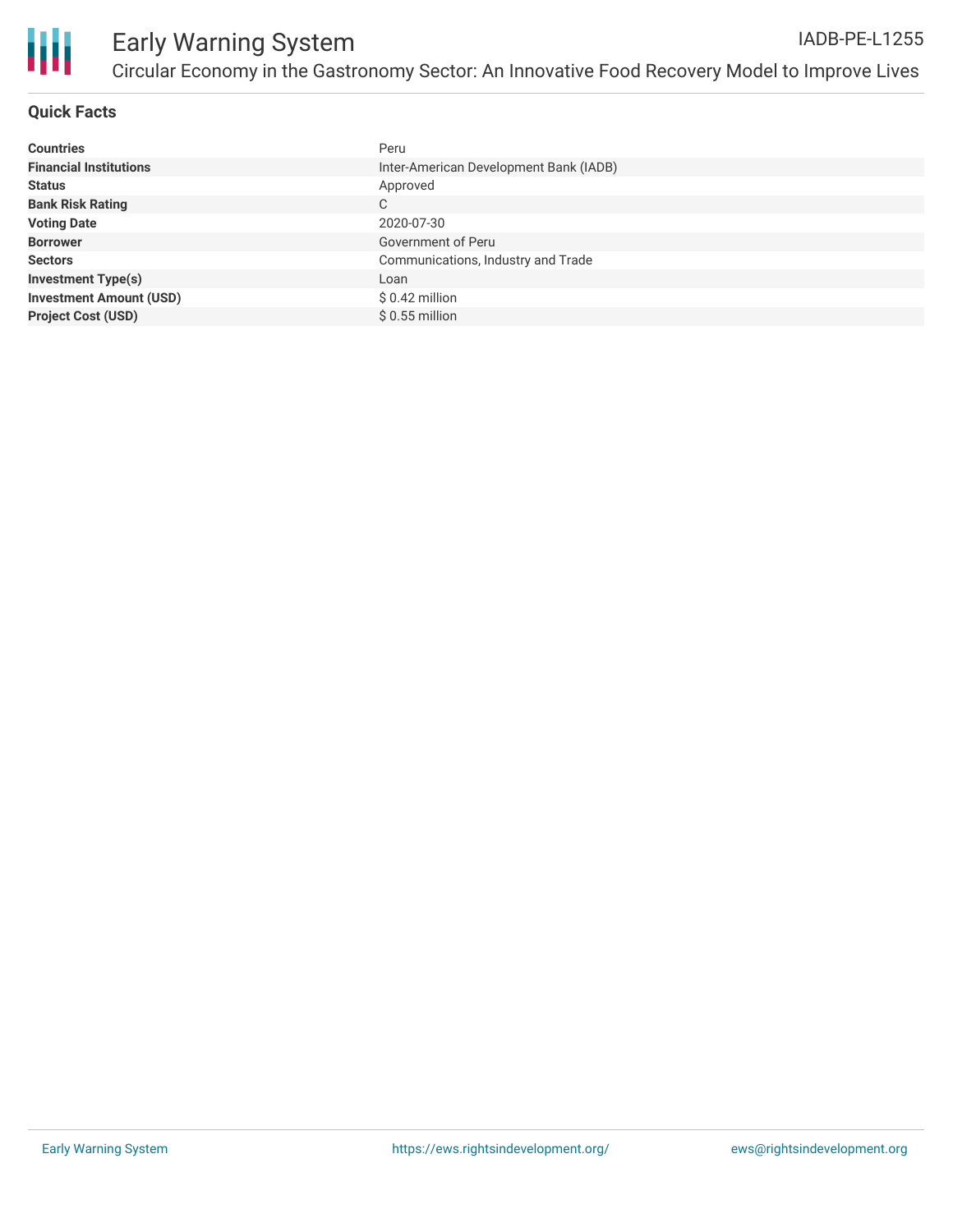

## **Project Description**

An important aspect that is to be developed with this project is the creation of a digital data collection and traceability system, first of its kind in the region, which will allow generating more reliable, useful and verifiable data.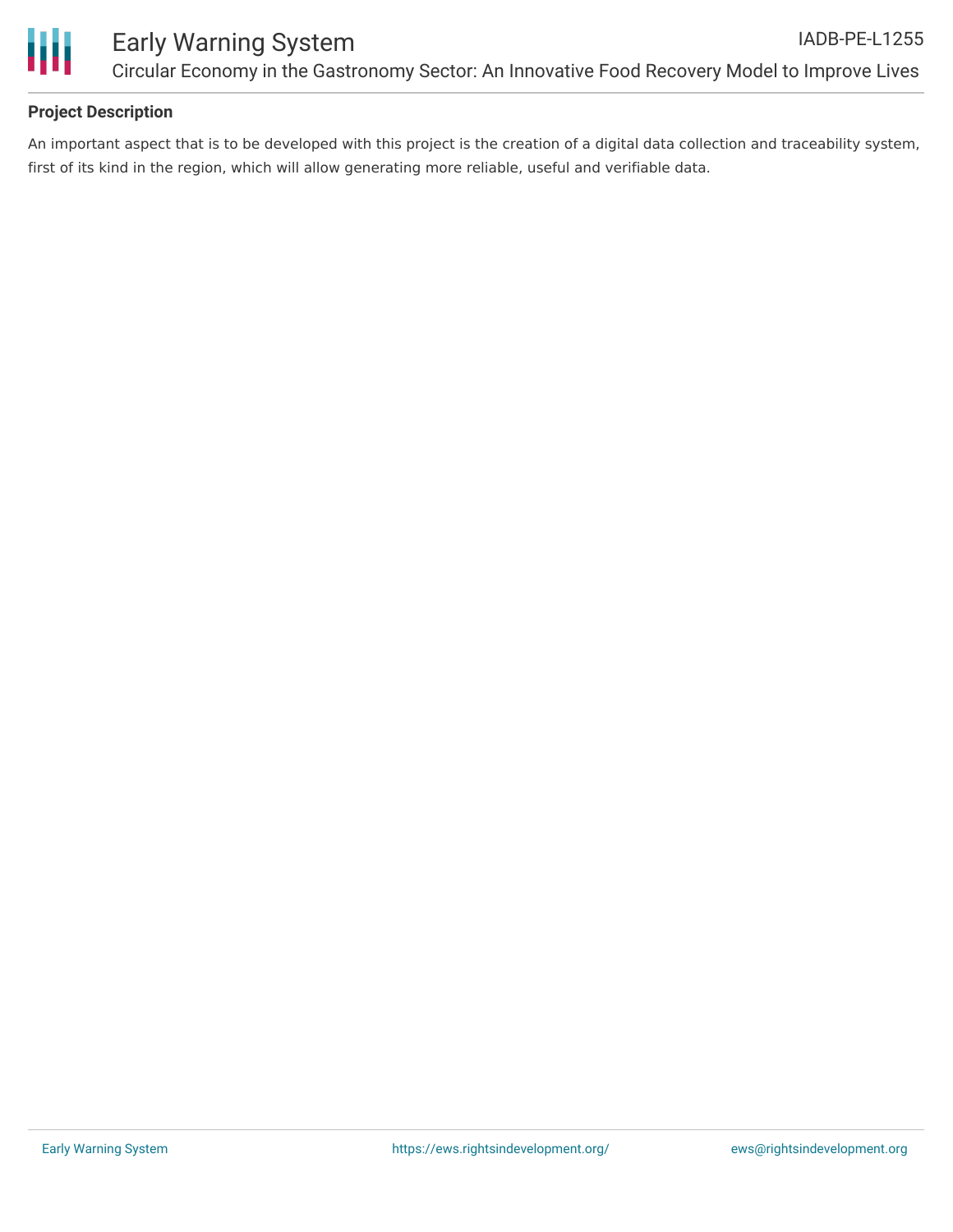

#### **Investment Description**

• Inter-American Development Bank (IADB)